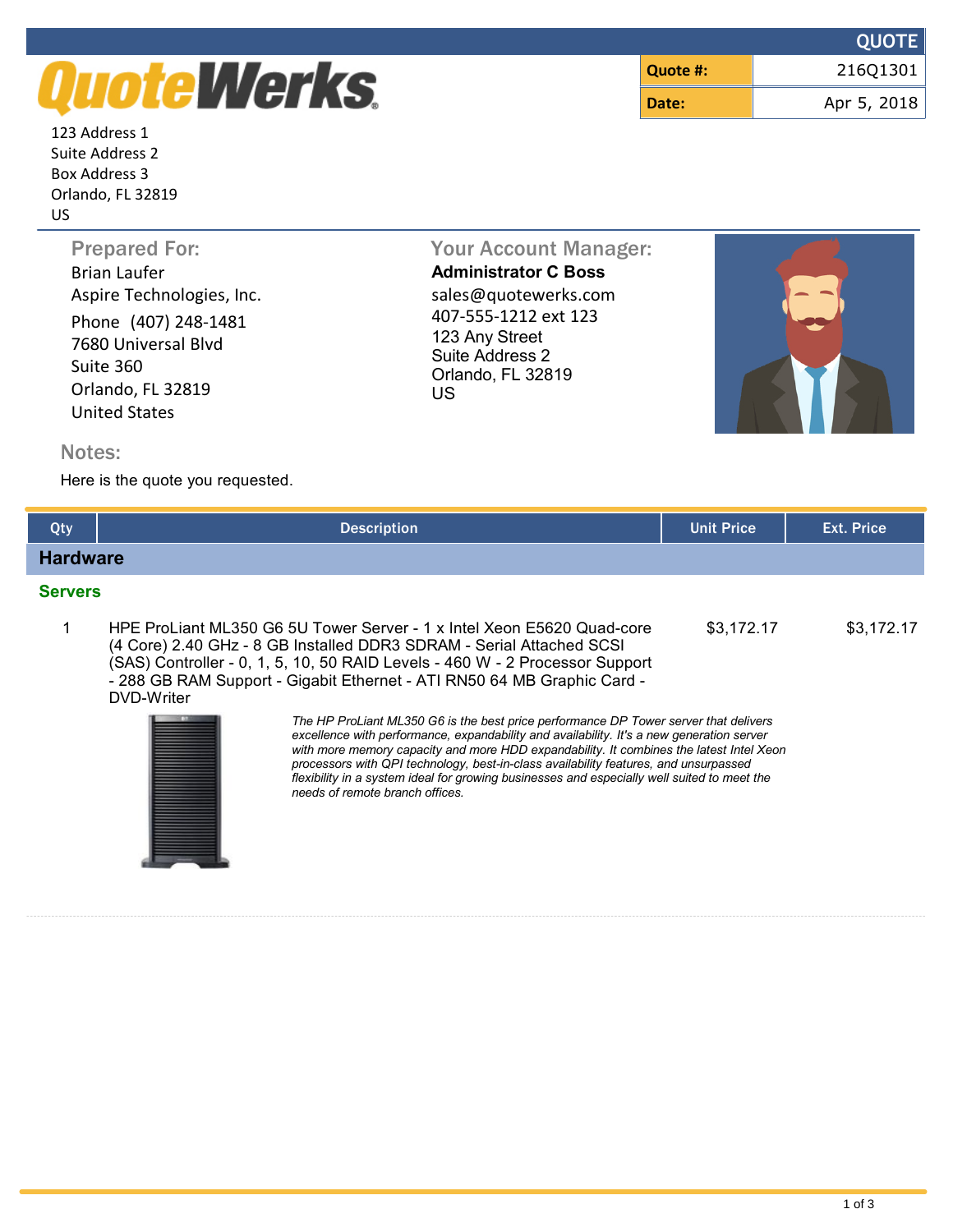| Qty                | <b>Description</b>                                                                                                                                                                                                                                                                                                                                                                                                                                                                                                                                                                                                                                                                                                                                                                                                                                                                                                                                                                                                                                                                                                                                      | <b>Unit Price</b> | <b>Ext. Price</b>      |
|--------------------|---------------------------------------------------------------------------------------------------------------------------------------------------------------------------------------------------------------------------------------------------------------------------------------------------------------------------------------------------------------------------------------------------------------------------------------------------------------------------------------------------------------------------------------------------------------------------------------------------------------------------------------------------------------------------------------------------------------------------------------------------------------------------------------------------------------------------------------------------------------------------------------------------------------------------------------------------------------------------------------------------------------------------------------------------------------------------------------------------------------------------------------------------------|-------------------|------------------------|
| <b>Drives</b>      |                                                                                                                                                                                                                                                                                                                                                                                                                                                                                                                                                                                                                                                                                                                                                                                                                                                                                                                                                                                                                                                                                                                                                         |                   |                        |
| 1                  | HPE 10 TB 3.5" Internal Hard Drive - SAS - 7200rpm                                                                                                                                                                                                                                                                                                                                                                                                                                                                                                                                                                                                                                                                                                                                                                                                                                                                                                                                                                                                                                                                                                      | \$0.00            | \$0.00                 |
|                    |                                                                                                                                                                                                                                                                                                                                                                                                                                                                                                                                                                                                                                                                                                                                                                                                                                                                                                                                                                                                                                                                                                                                                         |                   |                        |
| <b>Accessories</b> |                                                                                                                                                                                                                                                                                                                                                                                                                                                                                                                                                                                                                                                                                                                                                                                                                                                                                                                                                                                                                                                                                                                                                         |                   |                        |
| 1                  | Kingston 64GB DataTraveler 2000 USB 3.1 Flash Drive - 64 GB - USB 3.1 -<br>256-bit AES<br>This option can be added for: \$0.00                                                                                                                                                                                                                                                                                                                                                                                                                                                                                                                                                                                                                                                                                                                                                                                                                                                                                                                                                                                                                          |                   | (Not inluded in Quote) |
|                    | Kingston Digital Ships Encrypted USB with Keypad Access<br>Alphanumeric Keypad For Ease of Use and Secure PIN ProtectionAES 256-Bit<br>Hardware-based Data EncryptionOS Independent: Works on Multiple Systems /<br>DevicesFountain Valley, CA - January 6, 2016 - Kingston Digital, Inc., the Flash memory<br>affiliate of Kingston Technology Company, Inc., the independent world leader in memory<br>Donne Booo<br>products, today announced the release of DataTraveler® 2000 encrypted USB Flash drive.<br>DataTraveler 2000 offers hardware encryption and PIN protection with access through an<br>onboard alphanumeric keypad. It will ship later in Q1.<br>It is designed for global security IT professionals, small-to-medium businesses and<br>corporate end users who require electronic data protection. DataTraveler 2000 is easily<br>deployable in a work environment where multiple devices and operating systems are in use<br>as the drive is OS independent and features hardware-based, full disk AES 256-bit data<br>encryption in XTS mode. Encryption is done on the drive and no software or hardware<br>drivers are needed. |                   |                        |

*DataTraveler 2000's alphanumeric keypad allows users to lock the drive with a word or number combination for easy-to-use PIN protection. For additional security, its auto-lock feature is activated when the drive is removed from the host device and the encryption key and password are deleted after 10 invalid login attempts to thwart brute force intrusions. DataTraveler 2000 is built with durability in mind as an aluminum cover protects the drive from everyday elements such as water and dust.*



*Hardware Subtotal* **<b>\$3,172.17** 

*Value in an Optical MouseMicrosoft Optical Technology replaces the traditional mechanical mouse ball for greater accuracy and control. Easy and comfortable to use, Basic Optical Mouse is a good choice for value.*